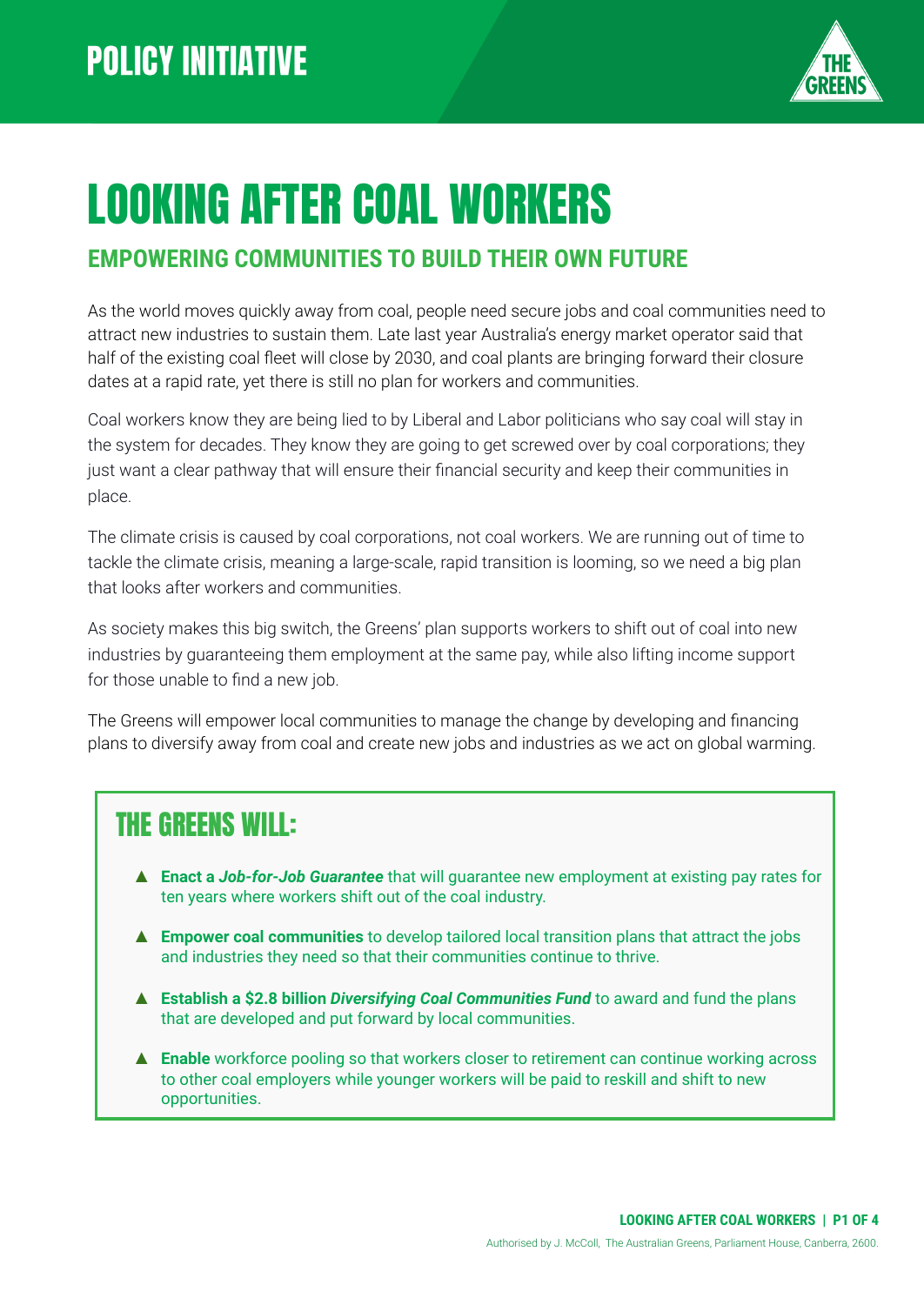

### PAYING FOR OUR PLAN

By making mining billionaires and big coal and gas corporations pay their fair share of tax, we will be able to support coal workers and their communities through the energy transition. The Greens' proposal to end public handouts to coal, oil and gas companies will raise \$98b over the decade, more than covering the cost of this transition plan.

### **OUR PLAN**

The Australian Energy Market Operator that plans and operates our electricity system has said the most likely scenario is that 14 gigawatts - half the current coal fleet - will close in the next eight years. $<sup>1</sup>$ </sup>

Meanwhile the government's own forecasts show another 1-2 coal plants on top of all the recently announced coal closures will occur before 2030. But the government won't tell those coal communities which coal plants they are.

Right now there is no plan from Liberal or Labor parties to manage the change. They are lying to coal communities, saying burning coal has a long future. These communities will collapse unless plans are put in place now.

The Greens plan, costing \$19 billion over the decade, will have three core components:

- 1) Establish a job-for-job guarantee with workforce pooling to ensure stable and
- 1

well paid employment continues into Australia's pollution-free future.

- 2) Create local authorities that bring each coal community together to develop their plans for new employment; and
- 3) Finance those locally developed plans through an independent *National Coal Communities Commission.*

### **JOB-FOR-JOB GUARANTEE**

Coal workers haven't caused the climate crisis. Workers are doing what they can to support themselves and their family. The Greens want to preserve the contributions they have made into their communities over decades.

Previous industry collapses like steel in Newcastle and automotive manufacturing in Geelong and Adelaide have given us important insights of what we have to avoid.

Without transition plans in place at the time corporations announce plant closures, only a third of workers are able to find full time employment again. Another third can only find insecure work while the final third remain

[https://www.abc.net.au/news/2021-12-09/early-coal-exit-natio](https://www.abc.net.au/news/2021-12-09/early-coal-exit-national-electricity-market-renewables/100687644) [nal-electricity-market-renewables/100687644](https://www.abc.net.au/news/2021-12-09/early-coal-exit-national-electricity-market-renewables/100687644)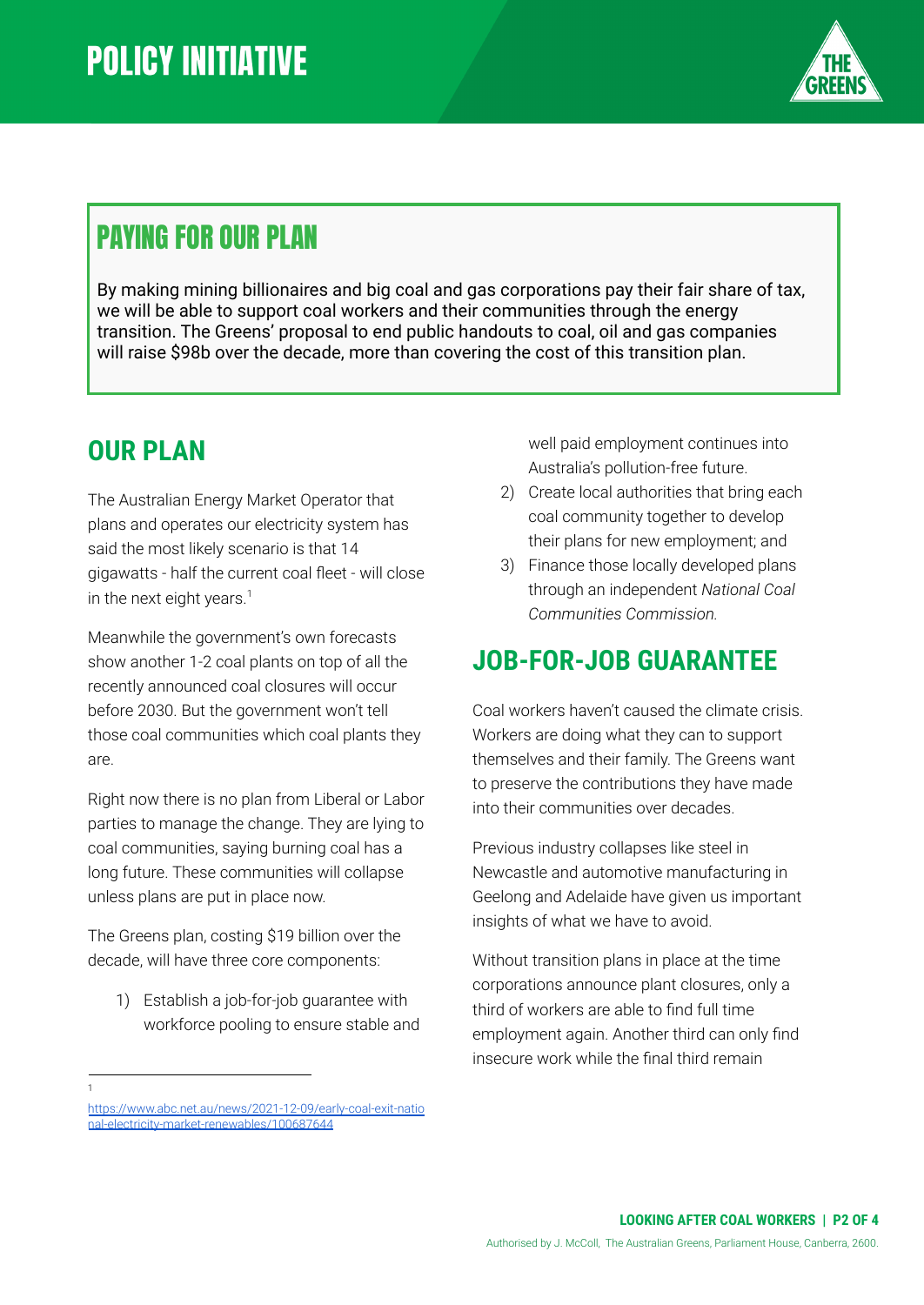# **POLICY INITIATIVE**



permanently unemployed.<sup>2</sup> We can't leave communities to face this alone.

A job-for-job guarantee would help those workers find new employment in non-polluting industries without losing pay.

Employers outside of the coal, oil and gas sector would be eligible for a wage subsidy equal to 50 per cent of a full time worker in the coal mining sector. The employee must receive a wage at least equal to the amount they received in their previous coal job for the employer to be eligible for the wage subsidy.

The guarantee would operate for ten years from leaving employment, but for workers over 55, it would be available for up to 12 years, until they reach retirement age.

If an employee is unable to find a job that attracts the wage guarantee, they can claim the amount directly, in addition to any Austudy or JobSeeker payments they are eligible for as they access free TAFE or University under the Greens platform.

### **FIVE LOCAL AUTHORITIES**

Without a plan, communities whose economies are dependent on coal will face mass disruption when big corporations can no longer sell their destructive products.

The Greens will establish local authorities in four regions and boost financing for the existing LaTrobe Valley Authority:

The Hunter Valley Authority in NSW,

- The Collie Authority in South West WA
- Bowen Basin Authority and Gladstone Authority in Queensland

These five authorities will be supported by a full time secretariat team with part time funding for up to 12 local representatives who will be drawn from across unions, business, academia, First Nations and government. They will be tasked with developing local plans to secure their economic transition.

These authorities will create localised plans of how to attract the jobs and industries that these local communities want and submit them to the *National Coal Communities Commission* for funding approval.

### **THE DIVERSIFYING COAL COMMUNITIES FUND**

The Fund administered by the *National Coal Communities Commission* will be initially credited with \$2.8 billion to provide grants, loans and direct employment so that coal dependent regions can turn their plans into reality.

The fund can be used for attracting small businesses, co-investment for new industry start-ups, encouraging clean heavy industry that want to adapt the existing infrastructure or funding the new physical or social infrastructure that will encourage new jobs to the region.

In addition to the *Diversifying Coal Communities Fund*, the investment mandates of the Clean Energy Finance Corporation, the Northern Australia Infrastructure Facility and the Export Finance Australia will be amended to prioritise

<sup>2</sup> Report of the Senate *Select Committee into Jobs for the Future in Regional Areas* page 35